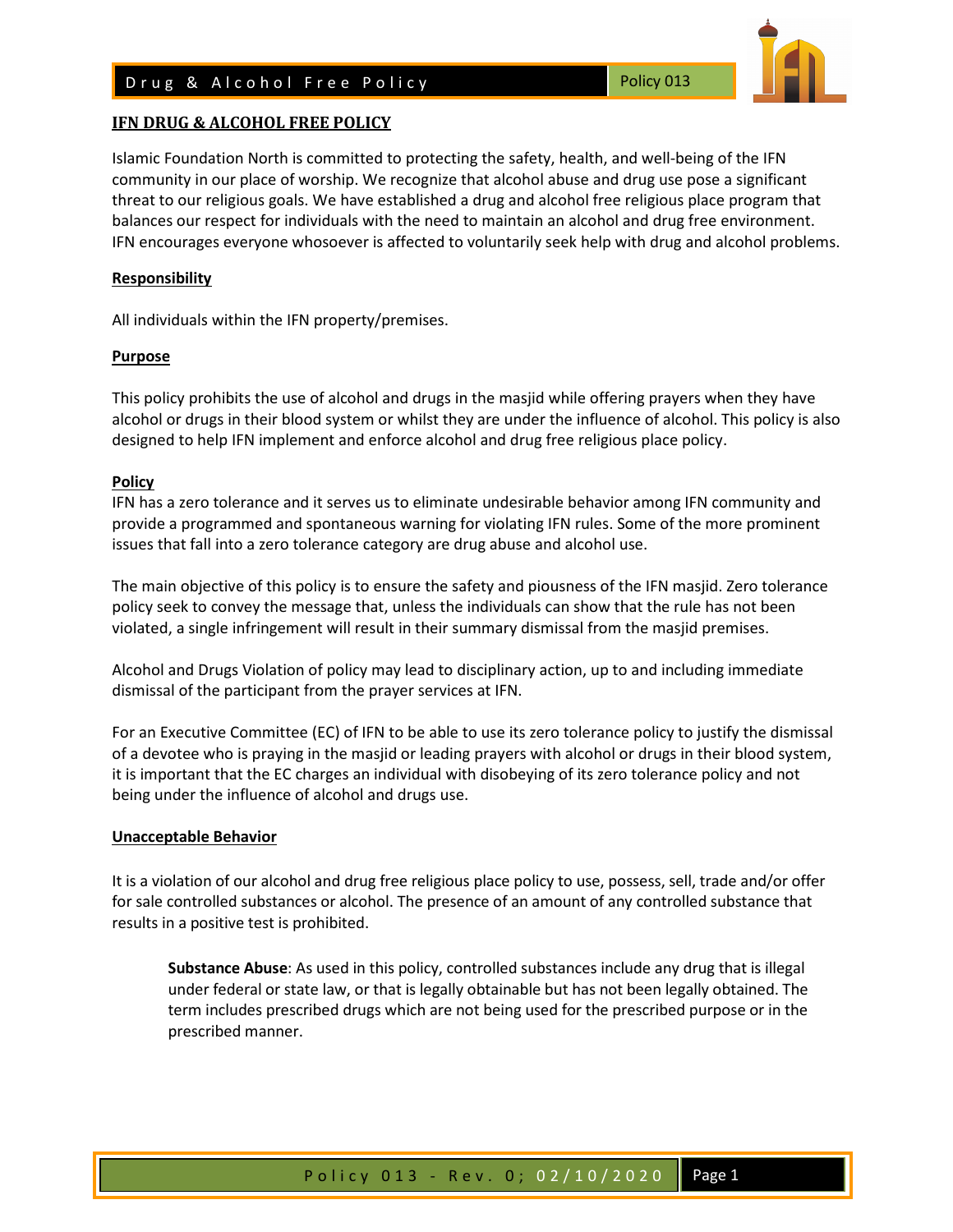# D rug & Alcohol Free Policy Notice 2013



### **Enforcement**

IFN Executive Committee, Complaints regarding violations of this policy should be forwarded to the IFN Executive Committee. A safe and productive drug and alcohol free religious place is achieved through cooperation and shared responsibility. All attendees and management have important roles to play. In addition, everyone is encouraged to report dangerous behavior of others on IFN premises to the management.

**Drug Testing:** To ensure the accuracy and fairness of our testing program, all testing will be conducted according to Substance Abuse and Mental Health Services Administration (SAMHSA) guidelines. Testing will be conducted for the following reasons:

- 1. After-Prayers: Anyone who test positive for drugs or alcohol will be rejected for leading the prayer services until proof of participation in three counseling sessions are presented.
- 2. Post- Accident: Any member involved on the masjid premises accident will be subject to immediate testing.
- 3. Fair and reasonable Suspicion: Members may be subject to testing based on a belief by IFN management that a member is using or has used drugs at IFN premises in violation of this policy.

### **Implementation**

**Effective Communication**: Communicating our drug and alcohol free religious place policy to IFN community is critical to our success. To ensure that all individuals of the IFN community are aware of their role in supporting our drug and alcohol free religious place policy, all members will receive a written copy of the policy and the policy will be reviewed in town hall meetings with all members.

### **Confidentiality**

All information received by the IFN through the drug and alcohol free religious place program is confidential. Access to this information is limited to those who have a legitimate need to know in compliance with relevant laws and management policies.